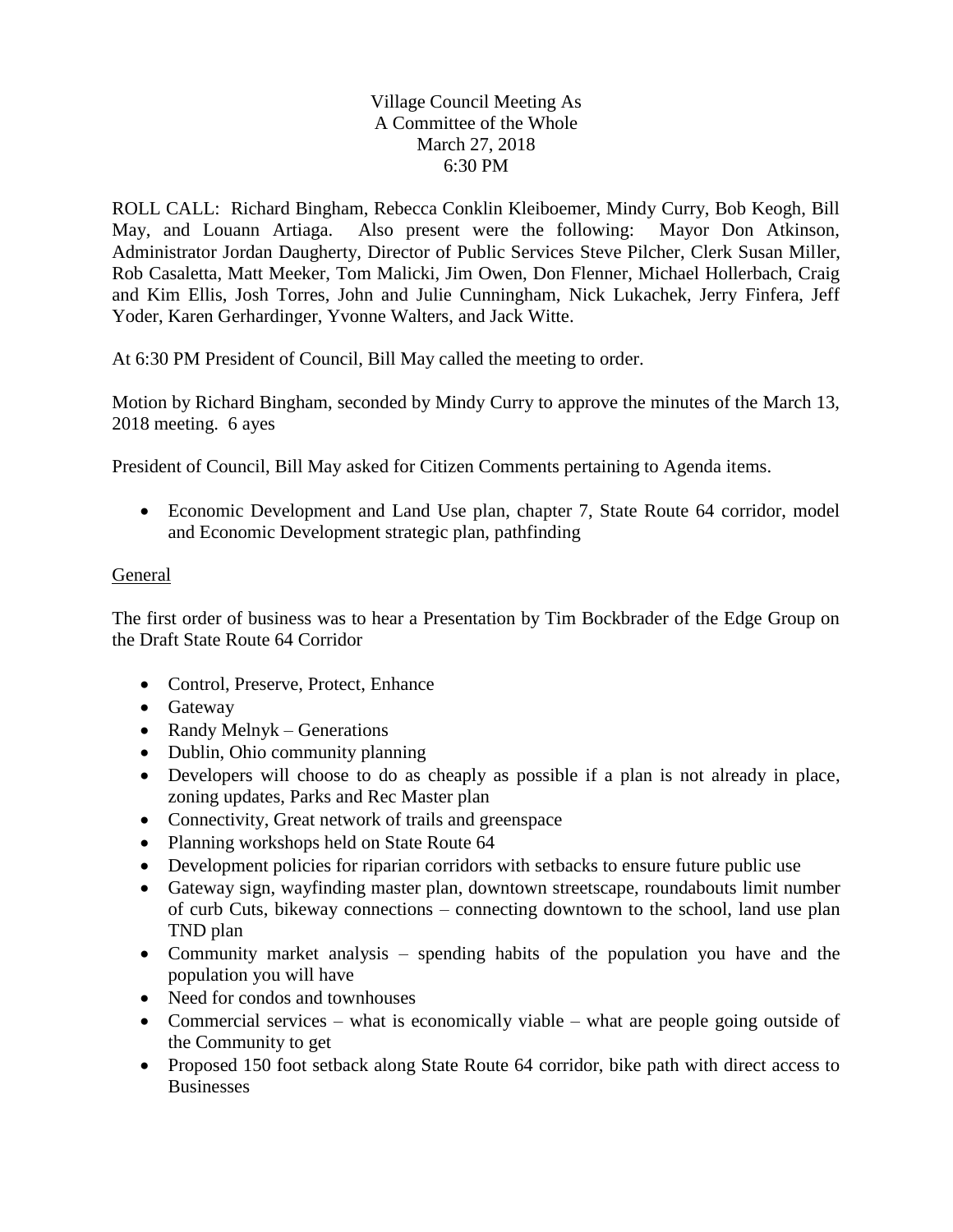- Creating a destination, a memorable experience, art in the landscape, daytime and nighttime character, activating downtown with seating, outdoors/recreation/nature, preserve and protect Greenspace along the State Route 64 corridor
- Maintaining the small town feel, no big box stores, lots of retail space broken down
- Request for proposals (RFP) for key piece of property
- If growth and development are going to happen, the Village should be in charge of it, Growth is Inevitable – smart growth, retain the character of Whitehouse
- Whitehouse population statistics
- Limiting access using back roads vs. more curb cuts (Levis Commons), no turn lane to preserve And protect the smaller road
- Riparian corridor designated buffer from waterways

## Economic Development

The next order of business was a quarterly Economic Development Report by Anthony Wayne Regional Chamber of Commerce (AWRCC) President Josh Torres.

- Quarter one update
- Business model canvas BMC, key performance indicators
- Whitehouse Square, Redesigned TND
- Hertzfeld 64 corridor final drawings and letters of intent
- State Route 64 roundabout possible buyer medical health campus
- PUR  $3$  very exciting
- Relationships equal opportunities
- ExperienceWhitehouse.com link, website refresh, listing available properties, how can we help Link
- ExperienceWhitehouse digital magazine
- Financing incentives to do business in Whitehouse
- Business retention, Expansion, Attraction, Brand Marketing
- Metric path update in second quarter

## Department of Public Services

The last order of business was to review Refuse and Recycling Cart Purchase Options

- Best interest of the Village to waive the competitive bidding
- Rehrig Pacific Company
	- o Relationship with refuse vendor
	- o Highly recommended for ease of use/working relationship
	- o \$58.00 more than lowest bid
- Every house receives one refuse and one recycling bin
- Replacing current bins, collecting previously purchased bins and reselling them
- New bins have RFID system
- No one in Ohio sells carts national companies
- (2800) 96 gallon totes, (760) 35 gallon totes to be ordered, Village will have extras for new Homeowners and damaged carts
- Commercial accounts were put in contact with ARS